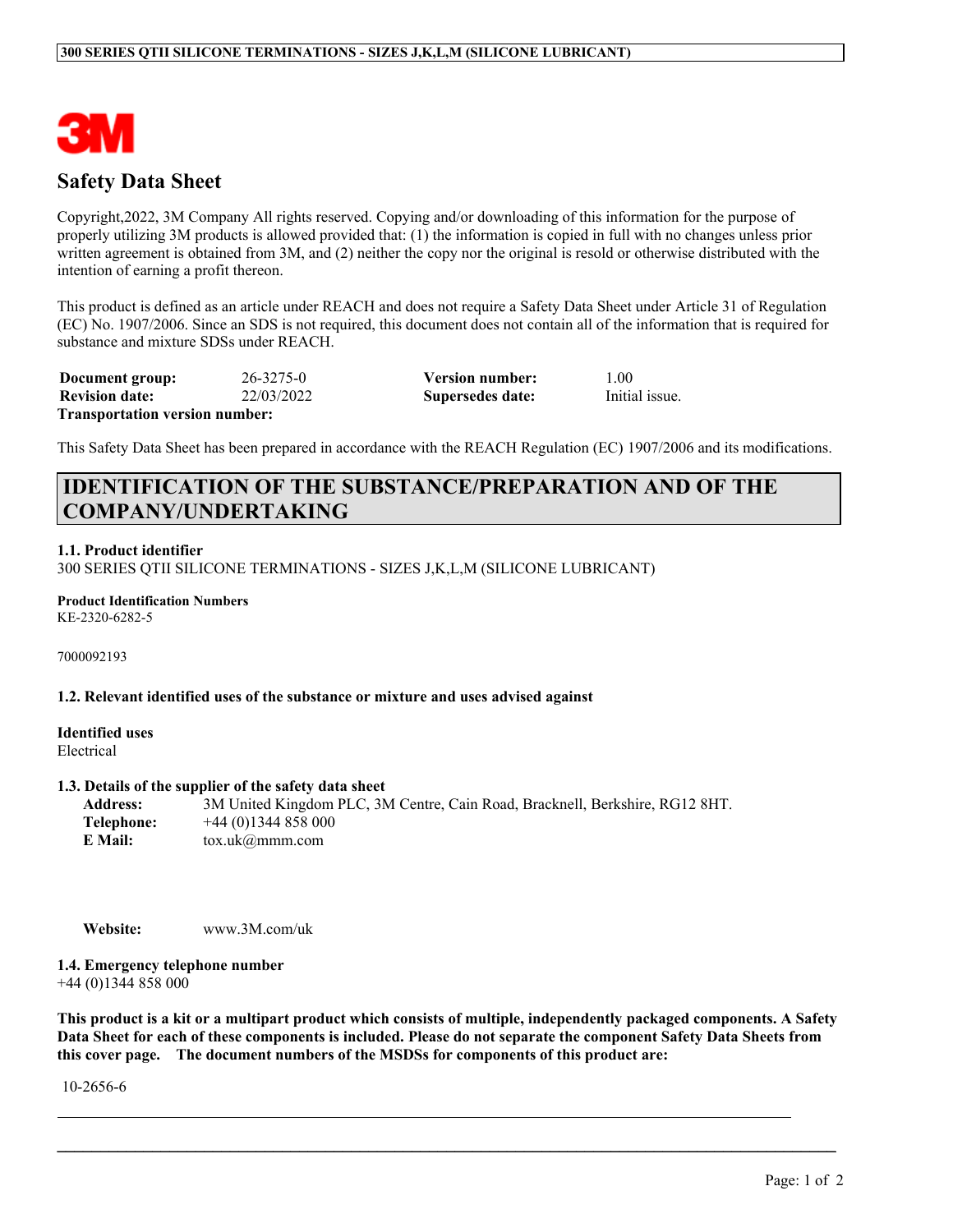# **TRANSPORTATION INFORMATION**

Refer to section 14 of the kit components for transport information.

# **KIT LABEL**

# **2.1. Classification of the substance or mixture CLP REGULATION (EC) No 1272/2008**

# **CLASSIFICATION:**

This material is not classified as hazardous according to Regulation (EC) No. 1272/2008, as amended, on classification, labelling, and packaging of substances and mixtures.

 $\mathcal{L}_\mathcal{L} = \mathcal{L}_\mathcal{L} = \mathcal{L}_\mathcal{L} = \mathcal{L}_\mathcal{L} = \mathcal{L}_\mathcal{L} = \mathcal{L}_\mathcal{L} = \mathcal{L}_\mathcal{L} = \mathcal{L}_\mathcal{L} = \mathcal{L}_\mathcal{L} = \mathcal{L}_\mathcal{L} = \mathcal{L}_\mathcal{L} = \mathcal{L}_\mathcal{L} = \mathcal{L}_\mathcal{L} = \mathcal{L}_\mathcal{L} = \mathcal{L}_\mathcal{L} = \mathcal{L}_\mathcal{L} = \mathcal{L}_\mathcal{L}$ 

# **2.2. Label elements CLP REGULATION (EC) No 1272/2008** Not applicable

Refer to Safety Data Sheet for component % unknown values (www.3M.com/msds).

**Revision information:** No revision information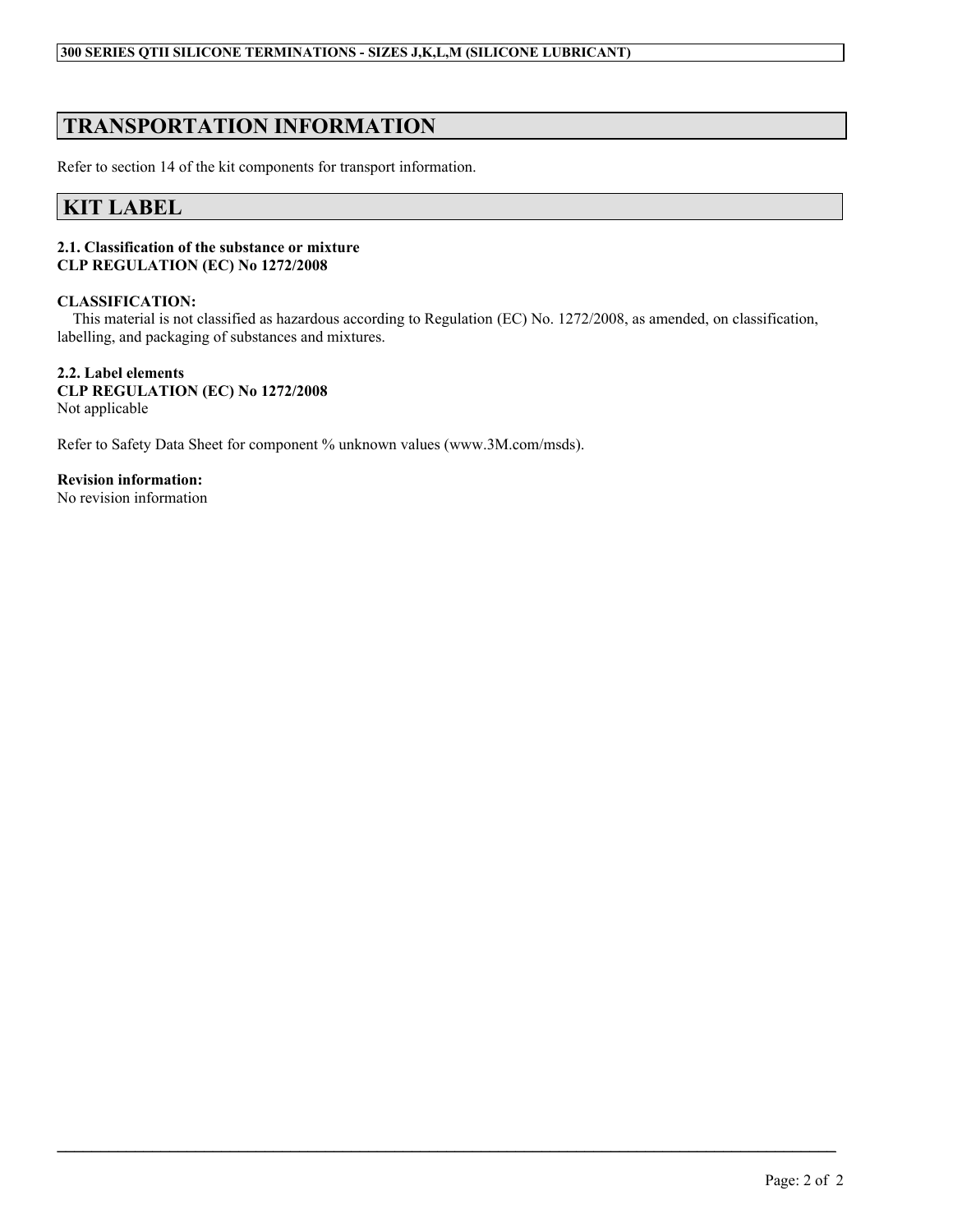

# **Safety Data Sheet**

Copyright,2022, 3M Company All rights reserved. Copying and/or downloading of this information for the purpose of properly utilizing 3M products is allowed provided that: (1) the information is copied in full with no changes unless prior written agreement is obtained from 3M, and (2) neither the copy nor the original is resold or otherwise distributed with the intention of earning a profit thereon.

| Document group:       | 10-2656-6  | <b>Version number:</b> | 10.00      |
|-----------------------|------------|------------------------|------------|
| <b>Revision date:</b> | 22/03/2022 | Supersedes date:       | 06/03/2018 |

This Safety Data Sheet has been prepared in accordance with the REACH Regulation (EC) 1907/2006 and its modifications.

# **SECTION 1: Identification of the substance/mixture and of the company/undertaking**

# **1.1. Product identifier**

Silicone lubricant

| <b>Product Identification Numbers</b> |                |                |                |                |
|---------------------------------------|----------------|----------------|----------------|----------------|
| 80-6108-3463-4                        | KE-2320-9117-0 | KE-2320-9118-8 | KE-2320-9119-6 | KE-2320-9157-6 |
| KE-2320-9158-4                        | KE-2320-9160-0 |                |                |                |
| 7000058439                            | 7000035263     | 7000035264     | 7000035265     | 7000035267     |
| 7000035268                            | 7000092253     |                |                |                |

# **1.2. Relevant identified uses of the substance or mixture and uses advised against**

#### **Identified uses**

Silicone lubricant grease for electrical splices

# **1.3. Details of the supplier of the safety data sheet**

| <b>Address:</b> | 3M United Kingdom PLC, 3M Centre, Cain Road, Bracknell, Berkshire, RG12 8HT. |
|-----------------|------------------------------------------------------------------------------|
| Telephone:      | $+44(0)1344858000$                                                           |
| E Mail:         | $\text{tox.uk}$ ( <i>a</i> ) mmm.com                                         |
| Website:        | www.3M.com/uk                                                                |

#### **1.4. Emergency telephone number**

+44 (0)1344 858 000

# **SECTION 2: Hazard identification**

# **2.1. Classification of the substance or mixture CLP REGULATION (EC) No 1272/2008**

# **CLASSIFICATION:**

This material is not classified as hazardous according to Regulation (EC) No. 1272/2008, as amended, on classification, labelling, and packaging of substances and mixtures.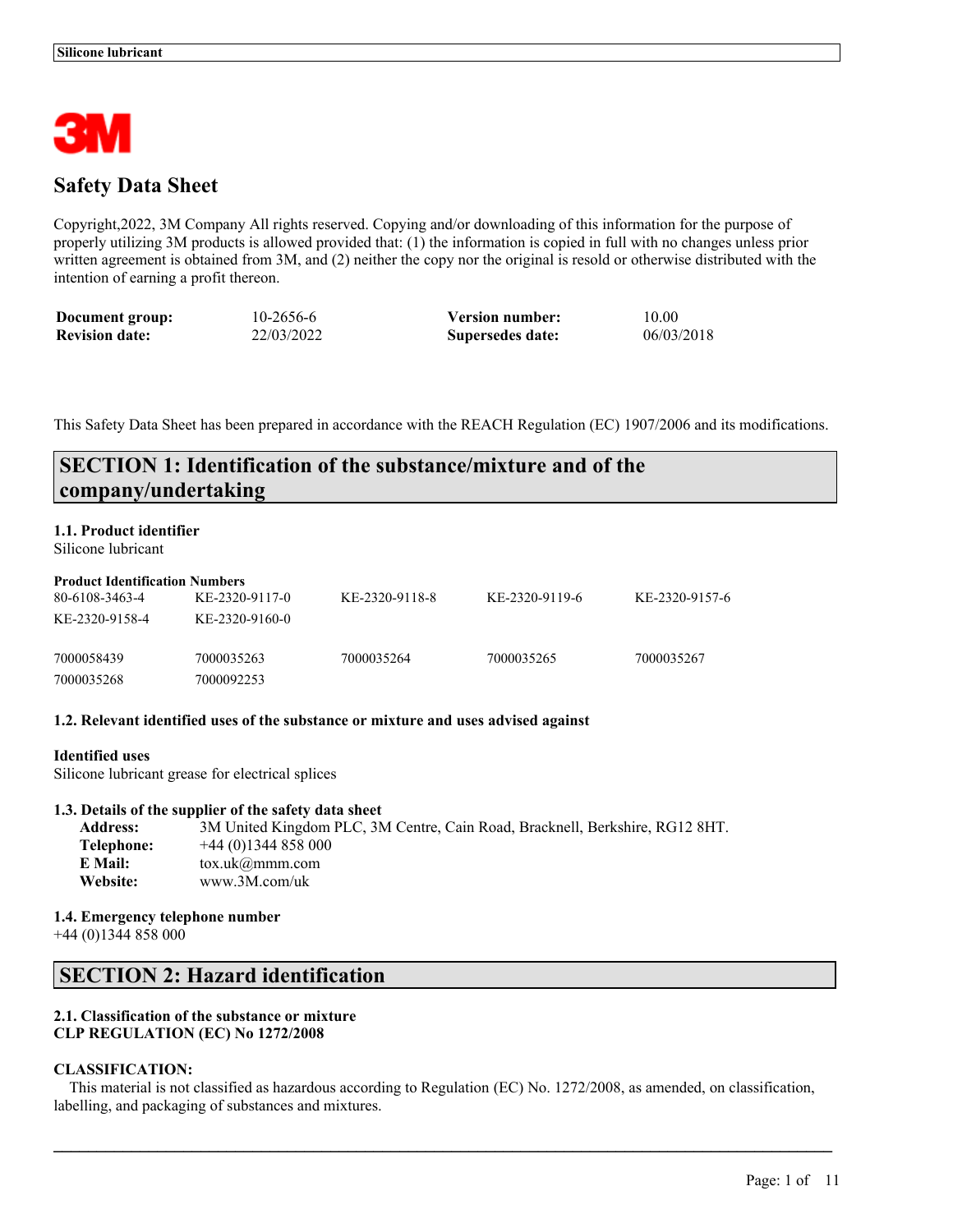# **2.2. Label elements CLP REGULATION (EC) No 1272/2008** Not applicable

# **2.3. Other hazards**

None known. This material does not contain any substances that are assessed to be a PBT or vPvB

# **SECTION 3: Composition/information on ingredients**

# **3.1. Substances**

Not applicable

# **3.2. Mixtures**

| Ingredient                                             | Identifier(s)                                               | $\frac{0}{0}$ | <b>Classification according to Regulation</b>            |
|--------------------------------------------------------|-------------------------------------------------------------|---------------|----------------------------------------------------------|
|                                                        |                                                             |               | $ (EC)$ No. 1272/2008 $ CLP $                            |
| <b>SILICONE GREASE</b>                                 | $(CAS-N0)$ 63148-62-9                                       | 75 -<br>95    | Substance not classified as hazardous                    |
| Synthetic amorphous silica, fumed,<br>crystalline free | $(CAS-N0)$ 112945-52-5<br>$(REACH-N0) 01-$<br>2119379499-16 | $5 - 25$      | Substance with a national occupational<br>exposure limit |

Please see section 16 for the full text of any H statements referred to in this section

For information on ingredient occupational exposure limits or PBT or vPvB status, see sections 8 and 12 of this SDS

# **SECTION 4: First aid measures**

# **4.1. Description of first aid measures**

#### **Inhalation**

Remove person to fresh air. If you are concerned, get medical advice.

#### **Skin contact**

Wash with soap and water. If signs/symptoms develop, get medical attention.

# **Eye contact**

Flush with large amounts of water. Remove contact lenses if easy to do. Continue rinsing. If signs/symptoms persist, get medical attention.

 $\mathcal{L}_\mathcal{L} = \mathcal{L}_\mathcal{L} = \mathcal{L}_\mathcal{L} = \mathcal{L}_\mathcal{L} = \mathcal{L}_\mathcal{L} = \mathcal{L}_\mathcal{L} = \mathcal{L}_\mathcal{L} = \mathcal{L}_\mathcal{L} = \mathcal{L}_\mathcal{L} = \mathcal{L}_\mathcal{L} = \mathcal{L}_\mathcal{L} = \mathcal{L}_\mathcal{L} = \mathcal{L}_\mathcal{L} = \mathcal{L}_\mathcal{L} = \mathcal{L}_\mathcal{L} = \mathcal{L}_\mathcal{L} = \mathcal{L}_\mathcal{L}$ 

# **If swallowed**

No need for first aid is anticipated.

# **4.2. Most important symptoms and effects, both acute and delayed**

No critical symptoms or effects. See Section 11.1, information on toxicological effects.

# **4.3. Indication of any immediate medical attention and special treatment required**

Not applicable.

# **SECTION 5: Fire-fighting measures**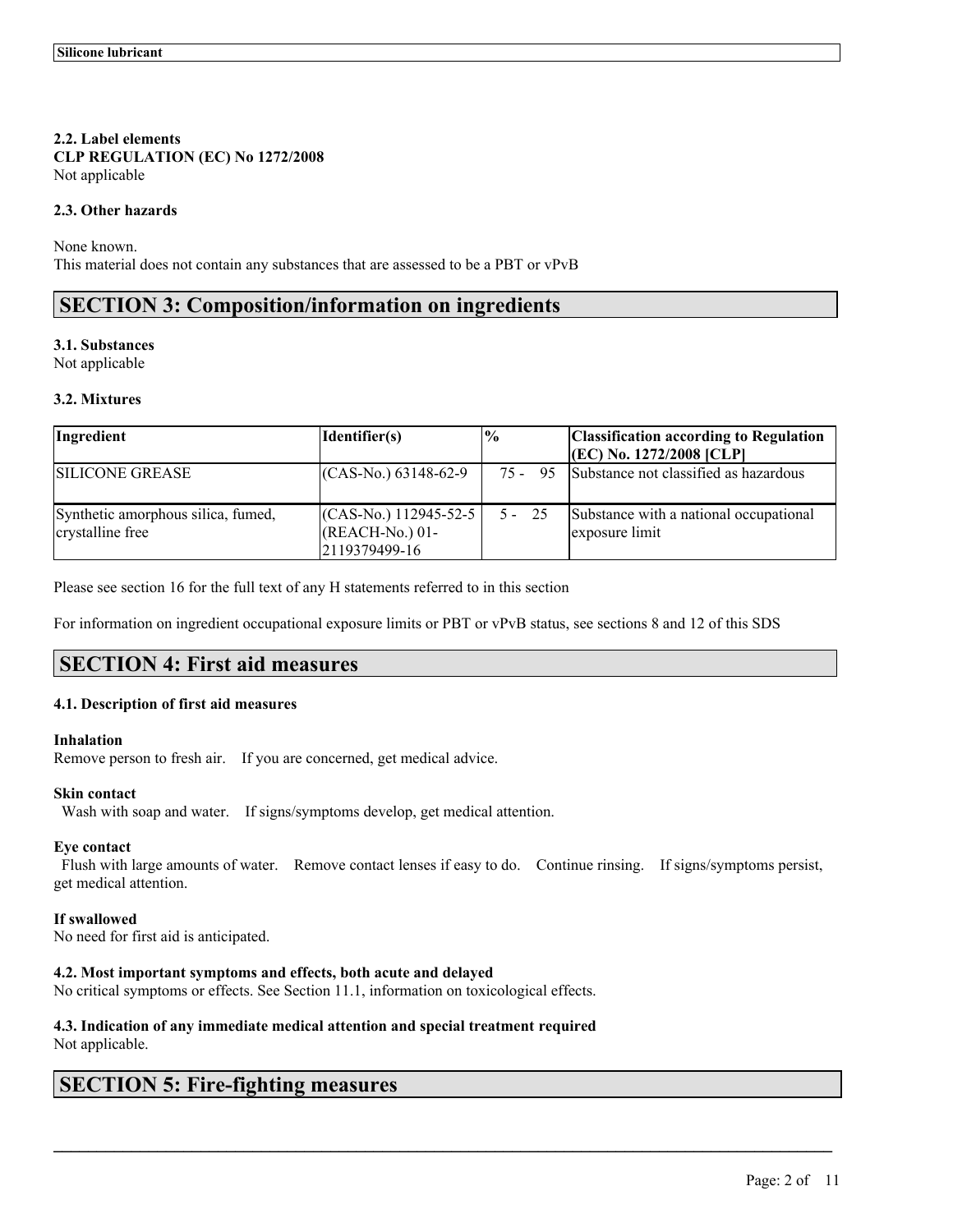## **5.1. Extinguishing media**

In case of fire: Use a fire fighting agent suitable for ordinary combustible material such as water or foam to extinguish.

# **5.2. Special hazards arising from the substance or mixture**

None inherent in this product.

# **Hazardous Decomposition or By-Products**

**Substance Condition**

formaldehyde During combustion. Carbon monoxide During combustion. Carbon dioxide. During combustion.

# **5.3. Advice for fire-fighters**

Wear full protective clothing, including helmet, self-contained, positive pressure or pressure demand breathing apparatus, bunker coat and pants, bands around arms, waist and legs, face mask, and protective covering for exposed areas of the head.

# **SECTION 6: Accidental release measures**

#### **6.1. Personal precautions, protective equipment and emergency procedures**

Ventilate the area with fresh air. For large spill, or spills in confined spaces, provide mechanical ventilation to disperse or exhaust vapours, in accordance with good industrial hygiene practice. Refer to other sections of this SDS for information regarding physical and health hazards, respiratory protection, ventilation, and personal protective equipment.

# **6.2. Environmental precautions**

Avoid release to the environment.

# **6.3. Methods and material for containment and cleaning up**

Collect as much of the spilled material as possible. Place in a closed container approved for transportation by appropriate authorities. Clean up residue. Seal the container. Dispose of collected material as soon as possible.

#### **6.4. Reference to other sections**

Refer to Section 8 and Section 13 for more information

# **SECTION 7: Handling and storage**

# **7.1. Precautions for safe handling**

For industrial/occupational use only. Not for consumer sale or use. Avoid contact with oxidising agents (eg. chlorine, chromic acid etc.)

#### **7.2. Conditions for safe storage including any incompatibilities**

Store in a well-ventilated place. Store away from acids. Store away from strong bases. Store away from oxidising agents.

#### **7.3. Specific end use(s)**

See information in Section 7.1 and 7.2 for handling and storage recommendations. See Section 8 for exposure controls and personal protection recommendations.

# **SECTION 8: Exposure controls/personal protection**

# **8.1 Control parameters**

#### **Occupational exposure limits**

If a component is disclosed in section 3 but does not appear in the table below, an occupational exposure limit is not available for the component.

 $\mathcal{L}_\mathcal{L} = \mathcal{L}_\mathcal{L} = \mathcal{L}_\mathcal{L} = \mathcal{L}_\mathcal{L} = \mathcal{L}_\mathcal{L} = \mathcal{L}_\mathcal{L} = \mathcal{L}_\mathcal{L} = \mathcal{L}_\mathcal{L} = \mathcal{L}_\mathcal{L} = \mathcal{L}_\mathcal{L} = \mathcal{L}_\mathcal{L} = \mathcal{L}_\mathcal{L} = \mathcal{L}_\mathcal{L} = \mathcal{L}_\mathcal{L} = \mathcal{L}_\mathcal{L} = \mathcal{L}_\mathcal{L} = \mathcal{L}_\mathcal{L}$ 

| Ingredient |
|------------|
|------------|

| <b>CAS Nbr</b> | Agency | Limit ty |
|----------------|--------|----------|
|----------------|--------|----------|

**Industrial Comments CAS Additional comments**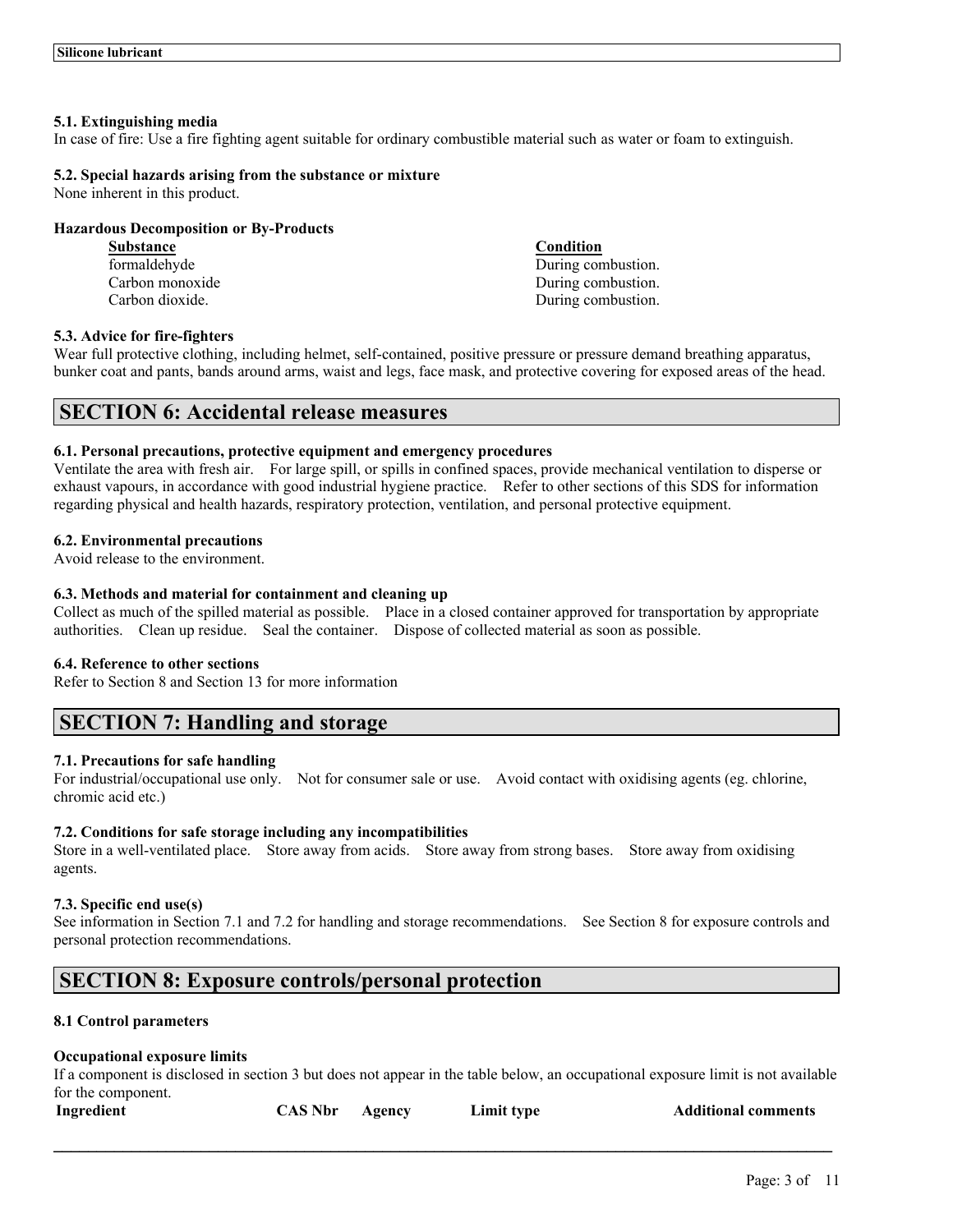Silicon dioxide 112945-52-5 UK HSC TWA(as respirable dust):2.4 mg/m3;TWA(as inhalable dust):6 mg/m3

UK HSC : UK Health and Safety Commission TWA: Time-Weighted-Average STEL: Short Term Exposure Limit CEIL: Ceiling

# **Biological limit values**

No biological limit values exist for any of the components listed in Section 3 of this safety data sheet.

**Recommended monitoring procedures:**Information on recommended monitoring procedures can be obtained from UK **HSC** 

#### **8.2. Exposure controls**

#### **8.2.1. Engineering controls**

Use general dilution ventilation and/or local exhaust ventilation to control airborne exposures to below relevant Exposure Limits and/or control dust/fume/gas/mist/vapours/spray. If ventilation is not adequate, use respiratory protection equipment.

# **8.2.2. Personal protective equipment (PPE)**

**Eye/face protection** None required.

# **Skin/hand protection**

No protective gloves required.

#### **Respiratory protection**

Under normal use conditions, airborne exposures are not expected to be significant enough to require respiratory protection.

# **SECTION 9: Physical and chemical properties**

## **9.1. Information on basic physical and chemical properties**

| <b>Physical state</b>                         | Solid. grease                               |
|-----------------------------------------------|---------------------------------------------|
| <b>Specific Physical Form:</b>                | Grease                                      |
| Colour                                        | Light White                                 |
| Odor                                          | Odourless                                   |
| <b>Odour threshold</b>                        | No data available.                          |
| Melting point/freezing point                  | No data available.                          |
| <b>Boiling point/boiling range</b>            | Not applicable.                             |
| <b>Flammability (solid, gas)</b>              | Not classified                              |
| <b>Flammable Limits(LEL)</b>                  | No data available.                          |
| <b>Flammable Limits(UEL)</b>                  | No data available.                          |
| <b>Flash point</b>                            | No flash point                              |
| <b>Autoignition temperature</b>               | No data available.                          |
| <b>Decomposition temperature</b>              | No data available.                          |
| pН                                            | substance/mixture is non-soluble (in water) |
| <b>Kinematic Viscosity</b>                    | No data available.                          |
| Water solubility                              | Nil                                         |
| Solubility- non-water                         | No data available.                          |
| <b>Partition coefficient: n-octanol/water</b> | No data available.                          |
| Vapour pressure                               | Not applicable.                             |
| <b>Density</b>                                | No data available.                          |
| <b>Relative density</b>                       | $1.02 - 1.6$ [ <i>Ref Std:</i> WATER=1]     |
|                                               |                                             |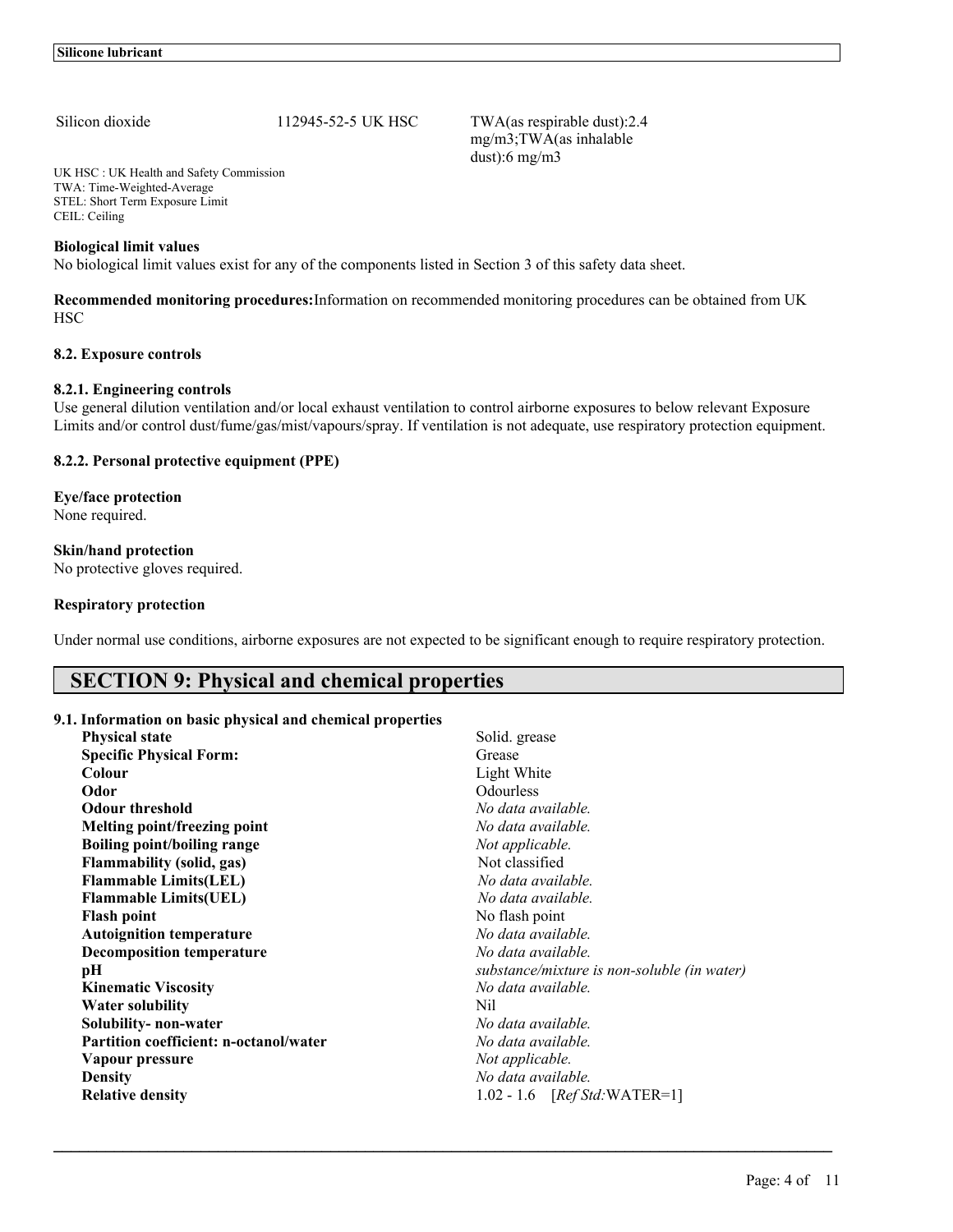# **Relative Vapor Density** *Not applicable.*

## **9.2. Other information**

**9.2.2 Other safety characteristics Average particle size** *No data available.* **Bulk density** *No data available.* **EU Volatile Organic Compounds** *No data available.* **Evaporation rate** *Not applicable.* **Molecular weight** *No data available.* **Percent volatile** *No data available.* **Softening point** *No data available.*

# **SECTION 10: Stability and reactivity**

# **10.1 Reactivity**

This material may be reactive with certain agents under certain conditions - see the remaining headings in this section

# **10.2 Chemical stability**

Stable.

# **10.3 Possibility of hazardous reactions**

Hazardous polymerisation will not occur.

# **10.4 Conditions to avoid**

Not determined

# **10.5 Incompatible materials**

Strong oxidising agents. Strong acids. Strong bases. Reducing agents.

#### **10.6 Hazardous decomposition products**

**Substance Condition**

None known.

Refer to section 5.2 for hazardous decomposition products during combustion.

# **SECTION 11: Toxicological information**

The information below may not agree with the EU material classification in Section 2 and/or the ingredient classifications in Section 3 if specific ingredient classifications are mandated by a competent authority. In addition, statements and data presented in Section 11 are based on UN GHS calculation rules and classifications derived from **internal hazard assessments.**

**11.1. Information on hazard classes as defined in Regulation (EC) No 1272/2008**

**Signs and Symptoms of Exposure**

Based on test data and/or information on the components, this material may produce the following health effects:

 $\mathcal{L}_\mathcal{L} = \mathcal{L}_\mathcal{L} = \mathcal{L}_\mathcal{L} = \mathcal{L}_\mathcal{L} = \mathcal{L}_\mathcal{L} = \mathcal{L}_\mathcal{L} = \mathcal{L}_\mathcal{L} = \mathcal{L}_\mathcal{L} = \mathcal{L}_\mathcal{L} = \mathcal{L}_\mathcal{L} = \mathcal{L}_\mathcal{L} = \mathcal{L}_\mathcal{L} = \mathcal{L}_\mathcal{L} = \mathcal{L}_\mathcal{L} = \mathcal{L}_\mathcal{L} = \mathcal{L}_\mathcal{L} = \mathcal{L}_\mathcal{L}$ 

**Inhalation**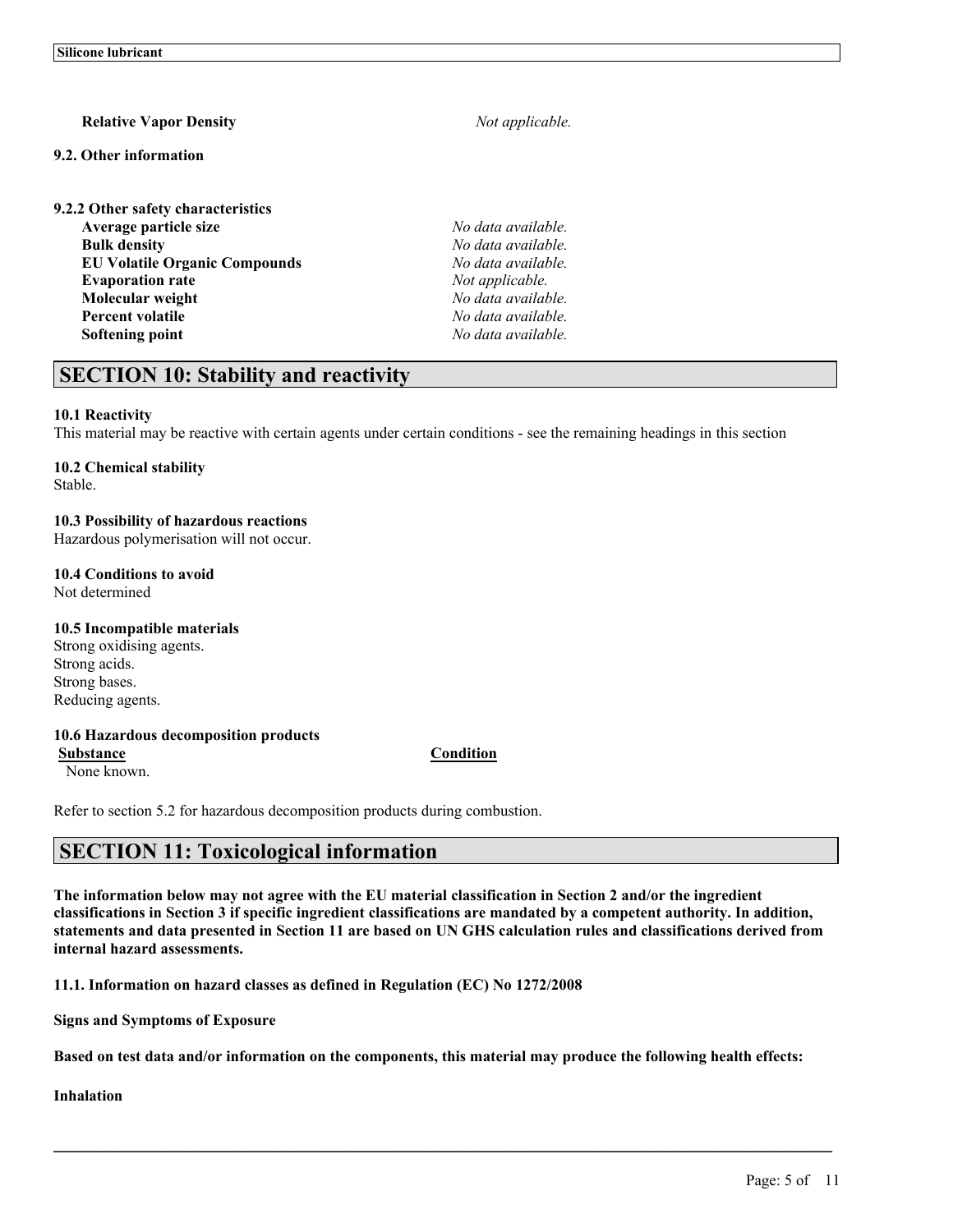No known health effects.

### **Skin contact**

Contact with the skin during product use is not expected to result in significant irritation.

## **Eye contact**

Contact with the eyes during product use is not expected to result in significant irritation.

#### **Ingestion**

No known health effects.

#### **Toxicological Data**

If a component is disclosed in section 3 but does not appear in a table below, either no data are available for that endpoint or the data are not sufficient for classification.

#### **Acute Toxicity**

| Name                                                | Route       | <b>Species</b> | Value                                             |
|-----------------------------------------------------|-------------|----------------|---------------------------------------------------|
| Overall product                                     | Ingestion   |                | No data available; calculated $ATE > 5,000$ mg/kg |
| <b>SILICONE GREASE</b>                              | Dermal      | Rabbit         | $LD50 > 19,400$ mg/kg                             |
| <b>SILICONE GREASE</b>                              | Ingestion   | Rat            | $LD50 > 17,000$ mg/kg                             |
| Synthetic amorphous silica, fumed, crystalline free | Dermal      | Rabbit         | $LD50 > 5,000$ mg/kg                              |
| Synthetic amorphous silica, fumed, crystalline free | Inhalation- | Rat            | $LC50 > 0.691$ mg/l                               |
|                                                     | Dust/Mist   |                |                                                   |
|                                                     | (4 hours)   |                |                                                   |
| Synthetic amorphous silica, fumed, crystalline free | Ingestion   | Rat            | $LD50 > 5,110$ mg/kg                              |

 $ATE = acute$  toxicity estimate

#### **Skin Corrosion/Irritation**

| <b>Name</b>                                         |        | Value                     |
|-----------------------------------------------------|--------|---------------------------|
|                                                     |        |                           |
| SILICONE GREASE                                     | Rabbit | No significant irritation |
| Synthetic amorphous silica, fumed, crystalline free | Rabbit | No significant irritation |

# **Serious Eye Damage/Irritation**

| Name                                                |        | Value                     |
|-----------------------------------------------------|--------|---------------------------|
|                                                     |        |                           |
| <b>SILICONE GREASE</b>                              | Rabbit | No significant irritation |
| Synthetic amorphous silica, fumed, crystalline free | Rabbit | No significant irritation |

# **Skin Sensitisation**

| Name                                                | <b>Species</b>         | Value          |
|-----------------------------------------------------|------------------------|----------------|
| Synthetic amorphous silica, fumed, crystalline free | Human<br>and<br>anımal | Not classified |

#### **Respiratory Sensitisation**

For the component/components, either no data is currently available or the data is not sufficient for classification.

# **Germ Cell Mutagenicity**

| Name                                                                 | Route                        | Value         |
|----------------------------------------------------------------------|------------------------------|---------------|
|                                                                      |                              |               |
| .<br><br>fumed.<br>. crystalline free<br>Synthetic amorphous silica. | $\mathbf{v}$<br>Vitro<br>-In | Not mutagenic |

# **Carcinogenicity**

| Name                                                      | Route                | <b>Species</b> | √alue                                                  |
|-----------------------------------------------------------|----------------------|----------------|--------------------------------------------------------|
| crystalline free<br>fumed.<br>Synthetic amorphous silica, | <b>Not</b>           | Mouse          | but the data are not<br>e data exist.<br>Some positive |
|                                                           | $\sim$<br>specified. |                | sufficient for classification                          |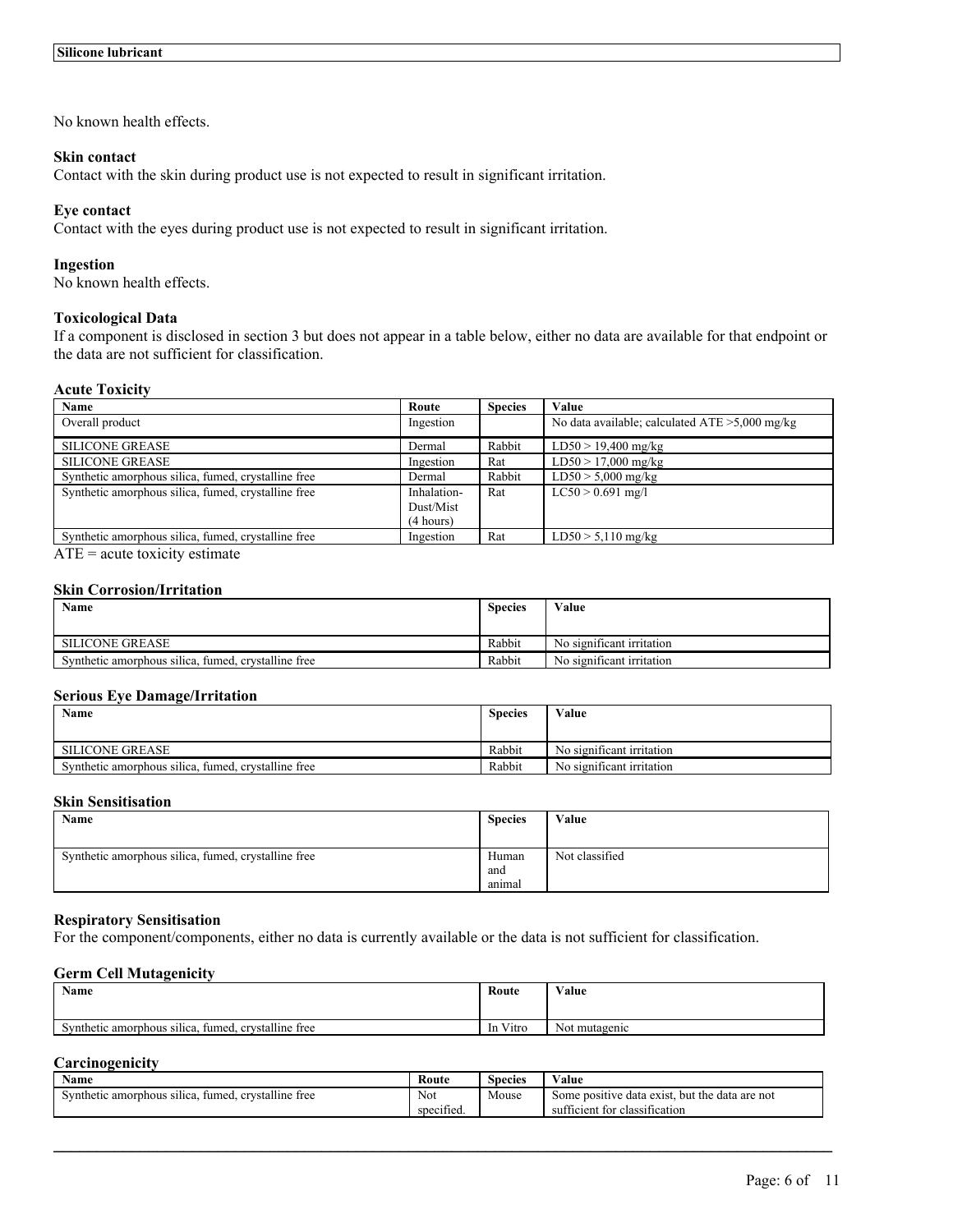# **Reproductive Toxicity**

## **Reproductive and/or Developmental Effects**

| Name                                                   | Route     | Value                                  | <b>Species</b> | <b>Test result</b>          | <b>Exposure</b><br><b>Duration</b> |
|--------------------------------------------------------|-----------|----------------------------------------|----------------|-----------------------------|------------------------------------|
| Synthetic amorphous silica, fumed,<br>crystalline free | Ingestion | Not classified for female reproduction | Rat            | NOAEL 509<br>mg/kg/day      | generation                         |
| Synthetic amorphous silica, fumed,<br>crystalline free | Ingestion | Not classified for male reproduction   | Rat            | NOAEL 497<br>mg/kg/day      | generation                         |
| Synthetic amorphous silica, fumed,<br>crystalline free | Ingestion | Not classified for development         | Rat            | NOAEL<br>1,350<br>mg/kg/day | during<br>organogenesis            |

# **Target Organ(s)**

# **Specific Target Organ Toxicity - single exposure**

For the component/components, either no data is currently available or the data is not sufficient for classification.

# **Specific Target Organ Toxicity - repeated exposure**

| Name                                                      | Route      | Target Organ(s)                 | Value          | <b>Species</b> | <b>Test result</b>            | <b>Exposure</b><br><b>Duration</b> |
|-----------------------------------------------------------|------------|---------------------------------|----------------|----------------|-------------------------------|------------------------------------|
| Synthetic amorphous<br>silica, fumed, crystalline<br>free | Inhalation | respiratory system<br>silicosis | Not classified | Human          | <b>NOAEL Not</b><br>available | occupational<br>exposure           |

# **Aspiration Hazard**

For the component/components, either no data is currently available or the data is not sufficient for classification.

# Please contact the address or phone number listed on the first page of the SDS for additional toxicological information **on this material and/or its components.**

## **11.2. Information on other hazards**

This material does not contain any substances that are assessed to be an endocrine disruptor for human health.

# **SECTION 12: Ecological information**

The information below may not agree with the EU material classification in Section 2 and/or the ingredient classifications in Section 3 if specific ingredient classifications are mandated by a competent authority. In addition, statements and data presented in Section 12 are based on UN GHS calculation rules and classifications derived from **3M assessments.**

# **12.1. Toxicity**

No product test data available.

| <b>Material</b>                                           | $\overline{CAS}$ # | <b>Organism</b> | <b>Type</b>                                                  | <b>Exposure</b> | <b>Test endpoint Test result</b> |                     |
|-----------------------------------------------------------|--------------------|-----------------|--------------------------------------------------------------|-----------------|----------------------------------|---------------------|
| <b>SILICONE GREASE</b>                                    | 63148-62-9         |                 | Data not available<br>lor insufficient for<br>classification |                 |                                  | N/A                 |
| Synthetic amorphous<br>silica, fumed,<br>crystalline free | 112945-52-5        | Green Algae     | Experimental                                                 | 72 hours        | EC50                             | $>100 \text{ mg/l}$ |
| Synthetic amorphous<br>silica, fumed,<br>crystalline free | 112945-52-5        | Water flea      | Experimental                                                 | 24 hours        | EC50                             | $>100 \text{ mg/l}$ |
| Synthetic amorphous<br>silica, fumed,                     | 112945-52-5        | Zebra Fish      | Experimental                                                 | 96 hours        | LC50                             | $>100 \text{ mg/l}$ |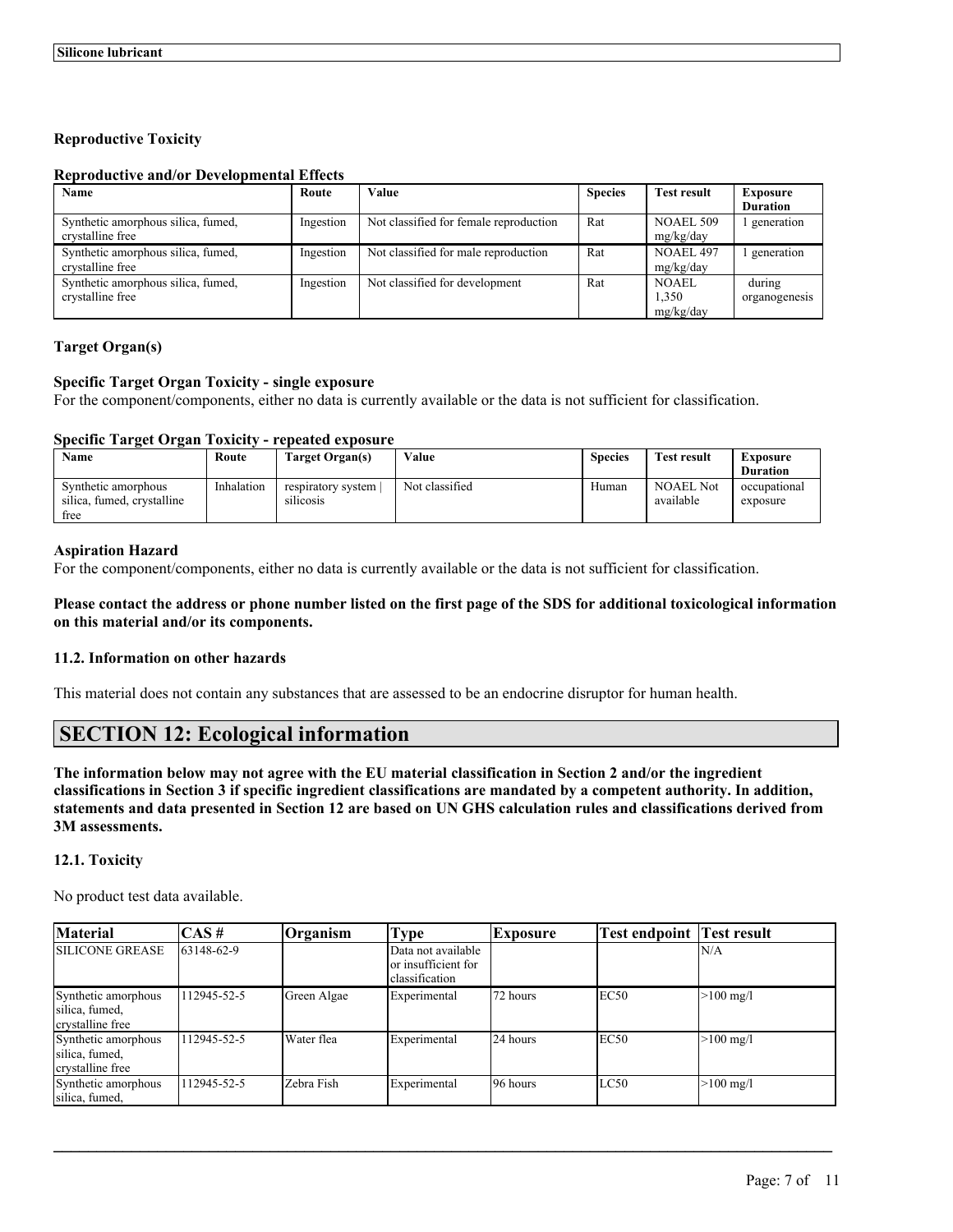| crystalline free                                          |                   |             |              |          |             |                         |
|-----------------------------------------------------------|-------------------|-------------|--------------|----------|-------------|-------------------------|
| Synthetic amorphous<br>silica, fumed,<br>crystalline free | $112945 - 52 - 5$ | Green Algae | Experimental | 72 hours | <b>NOEC</b> | $\left 60 \right $ mg/l |

# **12.2. Persistence and degradability**

| <b>Material</b>                                        | `AS Nbr           | <b>Test type</b>                  | <b>Duration</b> | <b>Study Type</b> | Test result | <b>Protocol</b> |
|--------------------------------------------------------|-------------------|-----------------------------------|-----------------|-------------------|-------------|-----------------|
| <b>SILICONE GREASE</b>                                 | $163148 - 62 - 9$ | Data not availbl-<br>insufficient | N/A             | N/A               | 'N/A        | 'N/A            |
| Synthetic amorphous silica.<br>fumed, crystalline free | 112945-52-5       | Data not availbl-<br>insufficient | N/A             | N/A               | N/A         | N/A             |

#### **12.3 : Bioaccumulative potential**

| <b>Material</b>                                                    | $\text{Cas No.}$  | Test tvpe                                                        | Duration | <b>Study Type</b> | Test result | <b>Protocol</b> |
|--------------------------------------------------------------------|-------------------|------------------------------------------------------------------|----------|-------------------|-------------|-----------------|
| <b>SILICONE GREASE</b>                                             | $163148 - 62 - 9$ | Data not available N/A<br>lor insufficient for<br>classification |          | N/A               | N/A         | IN/A            |
| Synthetic amorphous silica, 112945-52-5<br>fumed, crystalline free |                   | Data not available IN/A<br>or insufficient for<br>classification |          | N/A               | N/A         | <i>N/A</i>      |

# **12.4. Mobility in soil**

No test data available.

# **12.5. Results of the PBT and vPvB assessment**

This material does not contain any substances that are assessed to be a PBT or vPvB

# **12.6. Endocrine disrupting properties**

This material does not contain any substances that are assessed to be an endocrine disruptor for environmental effects

#### **12.7. Other adverse effects**

No information available.

# **SECTION 13: Disposal considerations**

#### **13.1 Waste treatment methods**

Dispose of contents/ container in accordance with the local/regional/national/international regulations.

Dispose of waste product in a permitted industrial waste facility. As a disposal alternative, incinerate in a permitted waste incineration facility. Proper destruction may require the use of additional fuel during incineration processes. If no other disposal options are available, waste product may be placed in a landfill properly designed for industrial waste.

The coding of a waste stream is based on the application of the product by the consumer. Since this is out of the control of 3M, no waste code(s) for products after use will be provided. Please refer to the European Waste Code (EWC - 2000/532/EC and amendments) to assign the correct waste code to your waste stream. Ensure national and/or regional regulations are complied with and always use a licensed waste contractor.

 $\mathcal{L}_\mathcal{L} = \mathcal{L}_\mathcal{L} = \mathcal{L}_\mathcal{L} = \mathcal{L}_\mathcal{L} = \mathcal{L}_\mathcal{L} = \mathcal{L}_\mathcal{L} = \mathcal{L}_\mathcal{L} = \mathcal{L}_\mathcal{L} = \mathcal{L}_\mathcal{L} = \mathcal{L}_\mathcal{L} = \mathcal{L}_\mathcal{L} = \mathcal{L}_\mathcal{L} = \mathcal{L}_\mathcal{L} = \mathcal{L}_\mathcal{L} = \mathcal{L}_\mathcal{L} = \mathcal{L}_\mathcal{L} = \mathcal{L}_\mathcal{L}$ 

#### **EU waste code (product as sold)**

070699 Wastes not otherwise specified

# **SECTION 14: Transportation information**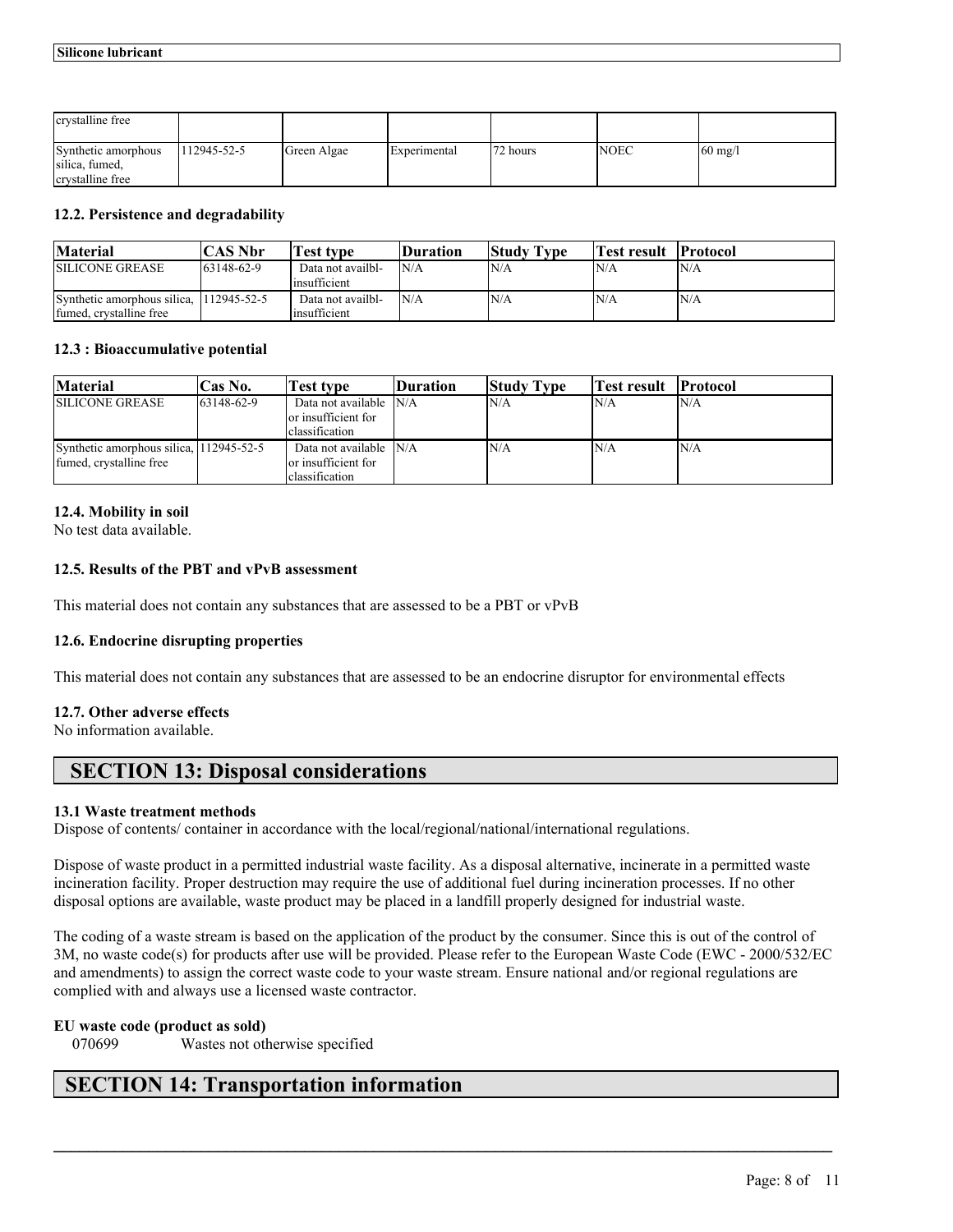Not hazardous for transportation.

|                                                                  | <b>Ground Transport</b><br>(ADR)                                             | <b>Air Transport (IATA)</b>                                                  | <b>Transport</b><br><b>Marine</b><br>(IMDG)                                  |
|------------------------------------------------------------------|------------------------------------------------------------------------------|------------------------------------------------------------------------------|------------------------------------------------------------------------------|
| 14.1 UN number or ID<br>number                                   | No data available.                                                           | No data available.                                                           | No data available.                                                           |
| 14.2 UN proper shipping<br>name                                  | No data available.                                                           | No data available.                                                           | No data available.                                                           |
| 14.3 Transport hazard<br>class(es)                               | No data available.                                                           | No data available.                                                           | No data available.                                                           |
| 14.4 Packing group                                               | No data available.                                                           | No data available.                                                           | No data available.                                                           |
| <b>14.5 Environmental hazards</b>                                | No data available.                                                           | No data available.                                                           | No data available.                                                           |
| 14.6 Special precautions for<br>user                             | Please refer to the other<br>sections of the SDS for<br>further information. | Please refer to the other<br>sections of the SDS for further<br>information. | Please refer to the other<br>sections of the SDS for<br>further information. |
| 14.7 Marine transport in<br>bulk according to IMO<br>instruments | No data available.                                                           | No data available.                                                           | No data available.                                                           |
| <b>Control Temperature</b>                                       | No data available.                                                           | No data available.                                                           | No data available.                                                           |
| <b>Emergency Temperature</b>                                     | No data available.                                                           | No data available.                                                           | No data available.                                                           |
| <b>ADR Classification Code</b>                                   | No data available.                                                           | No data available.                                                           | No data available.                                                           |
| <b>IMDG Segregation Code</b>                                     | No data available.                                                           | No data available.                                                           | No data available.                                                           |

Please contact the address or phone number listed on the first page of the SDS for additional information on the transport/shipment of the material by rail (RID) or inland waterways (ADN).

# **SECTION 15: Regulatory information**

**15.1. Safety, health and environmental regulations/legislation specific for the substance or mixture**

#### **Global inventory status**

Contact 3M for more information. The components of this material are in compliance with the provisions of Australia National Industrial Chemical Notification and Assessment Scheme (NICNAS). Certain restrictions may apply. Contact the selling division for additional information. The components of this product are in compliance with the new substance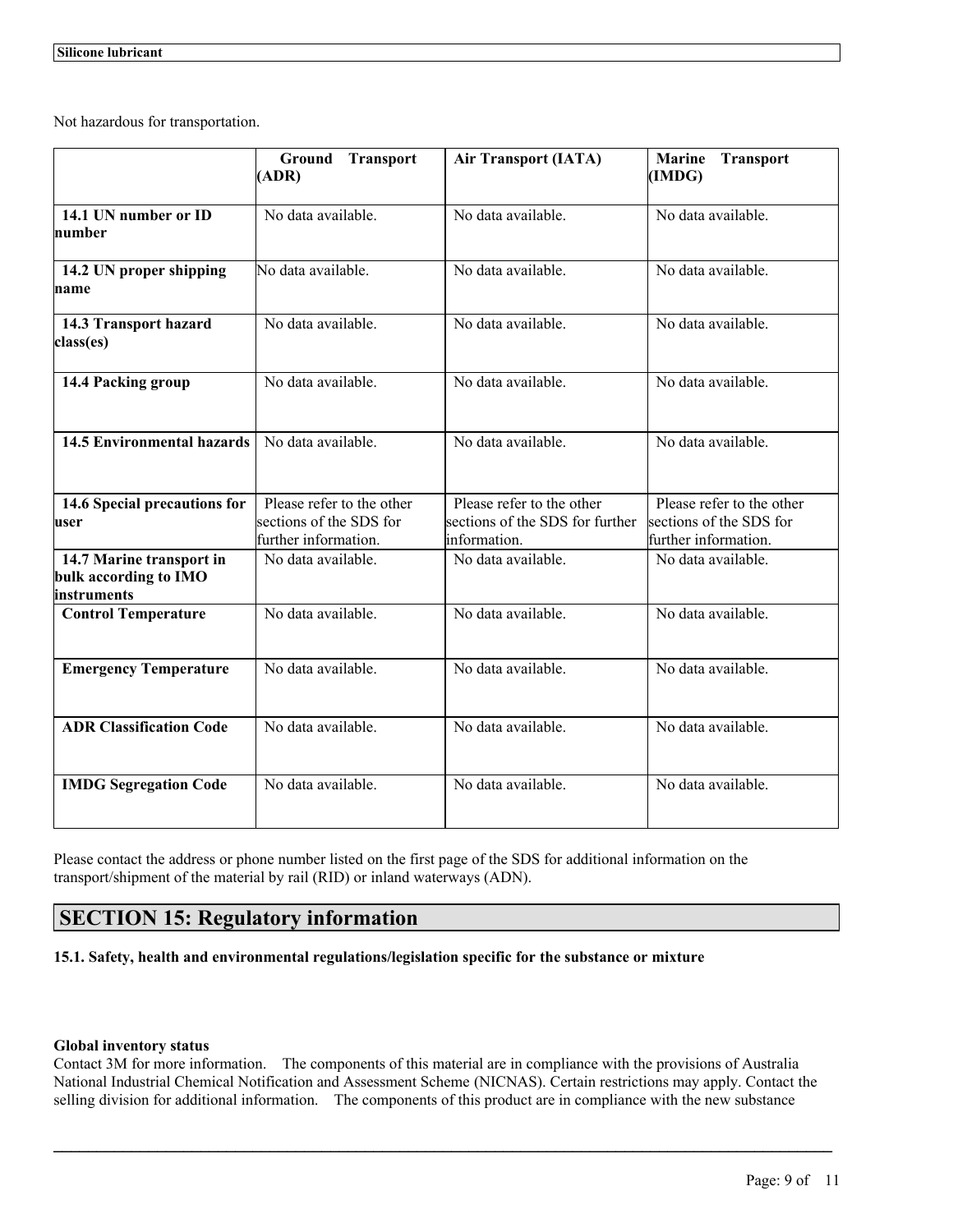notification requirements of CEPA. The components of this product are in compliance with the chemical notification requirements of TSCA. All required components of this product are listed on the active portion of the TSCA Inventory.

# **DIRECTIVE 2012/18/EU**

Seveso hazard categories, Annex 1, Part 1 None

Seveso named dangerous substances, Annex 1, Part 2 None

## **15.2. Chemical Safety Assessment**

A chemical safety assessment has not been carried out for this mixture. Chemical safety assessments for the contained substances may have been carried out by the registrants of the substances in accordance with Regulation (EC) No 1907/2006, as amended.

# **SECTION 16: Other information**

# **Revision information:**

EU Section 09: pH information information was added.

Section 02: CLP Classification Statements information was added.

Label: CLP Classification information was deleted.

Section 03: Composition table % Column heading information was added.

Section 3: Composition/ Information of ingredients table information was modified.

Section 03: Substance not applicable information was added.

Section 04: Information on toxicological effects information was modified.

Section 5: Fire - Advice for fire fighters information information was modified.

Section 5: Hazardous combustion products table information was modified.

Section 7: Precautions safe handling information information was modified.

Section 8: Occupational exposure limit table information was added.

Section 8: Occupational exposure limit table information was modified.

OEL Reg Agency Desc information was added.

Section 8: STEL key information was added.

Section 8: TWA key information was added.

Section 09: Color information was added.

Section 9: Evaporation Rate information information was deleted.

Section 9: Explosive properties information information was deleted.

Section 09: Kinematic Viscosity information information was added.

Section 9: Melting point information information was modified.

Section 09: Odor information was added.

Sections 3 and 9: Odour, colour, grade information information was deleted.

Section 9: Oxidising properties information information was deleted.

Section 9: pH information information was deleted.

Section 9: Property description for optional properties information was modified.

Section 9: Vapour density value information was added.

Section 9: Vapour density value information was deleted.

Section 9: Viscosity information information was deleted.

Section 11: Acute Toxicity table information was modified.

Section 11: Carcinogenicity Table information was modified.

Section 11: Classification disclaimer information was modified.

Section 11: Germ Cell Mutagenicity Table information was modified.

Section 11: No endocrine disruptor information available warning information was added.

 $\mathcal{L}_\mathcal{L} = \mathcal{L}_\mathcal{L} = \mathcal{L}_\mathcal{L} = \mathcal{L}_\mathcal{L} = \mathcal{L}_\mathcal{L} = \mathcal{L}_\mathcal{L} = \mathcal{L}_\mathcal{L} = \mathcal{L}_\mathcal{L} = \mathcal{L}_\mathcal{L} = \mathcal{L}_\mathcal{L} = \mathcal{L}_\mathcal{L} = \mathcal{L}_\mathcal{L} = \mathcal{L}_\mathcal{L} = \mathcal{L}_\mathcal{L} = \mathcal{L}_\mathcal{L} = \mathcal{L}_\mathcal{L} = \mathcal{L}_\mathcal{L}$ 

Section 11: Reproductive and/or Developmental Effects text information was deleted.

Section 11: Reproductive Toxicity Table information was modified.

Section 11: Serious Eye Damage/Irritation Table information was modified.

Section 11: Skin Corrosion/Irritation Table information was modified.